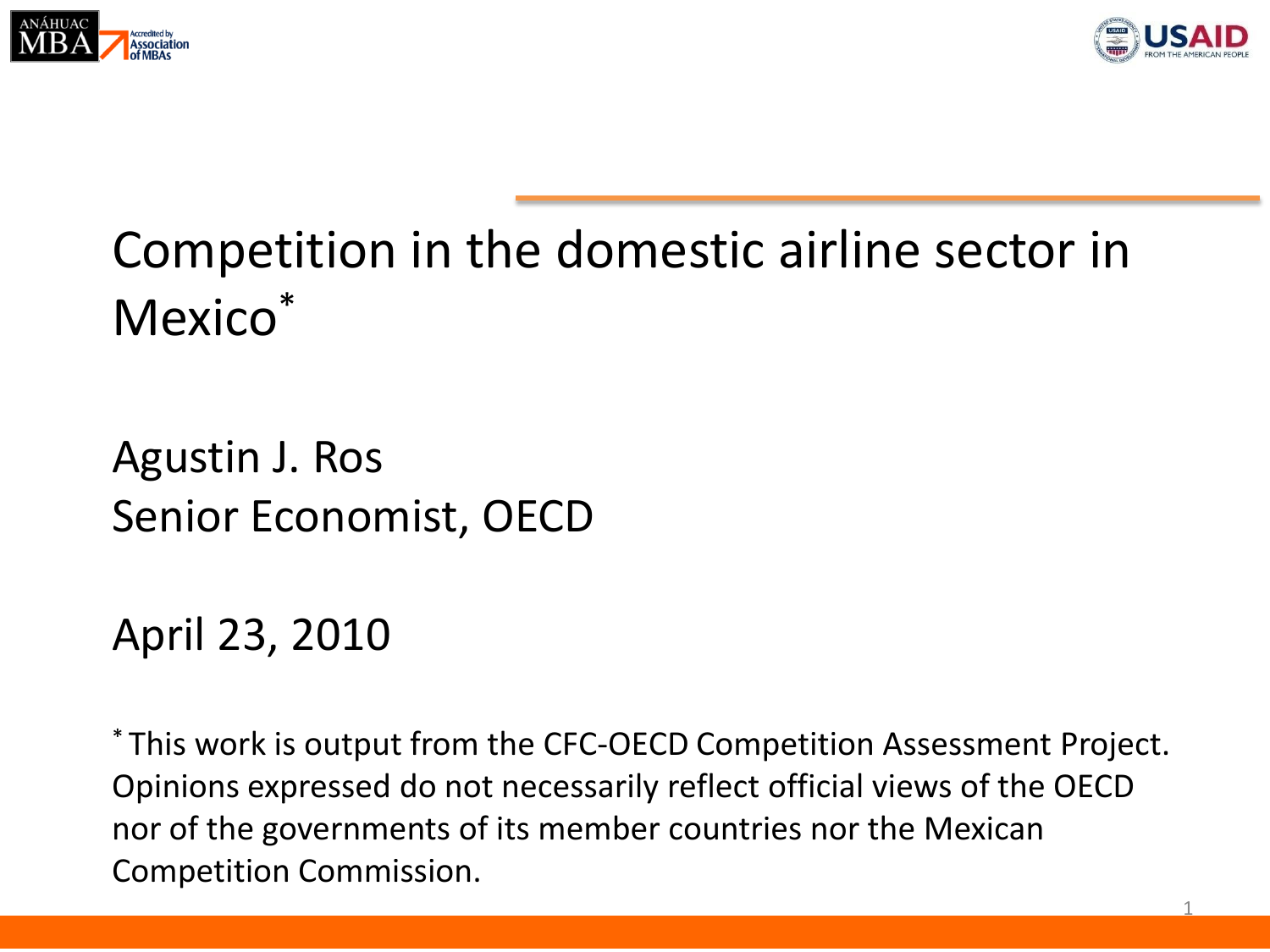



## Outline of presentation

- i. Summary of main results
- ii. Review of competition concerns
- iii. Structure of the market, 1989-2008
- iv. Summary of 2009 econometric study
- v. Policy recommendations & estimate of benefits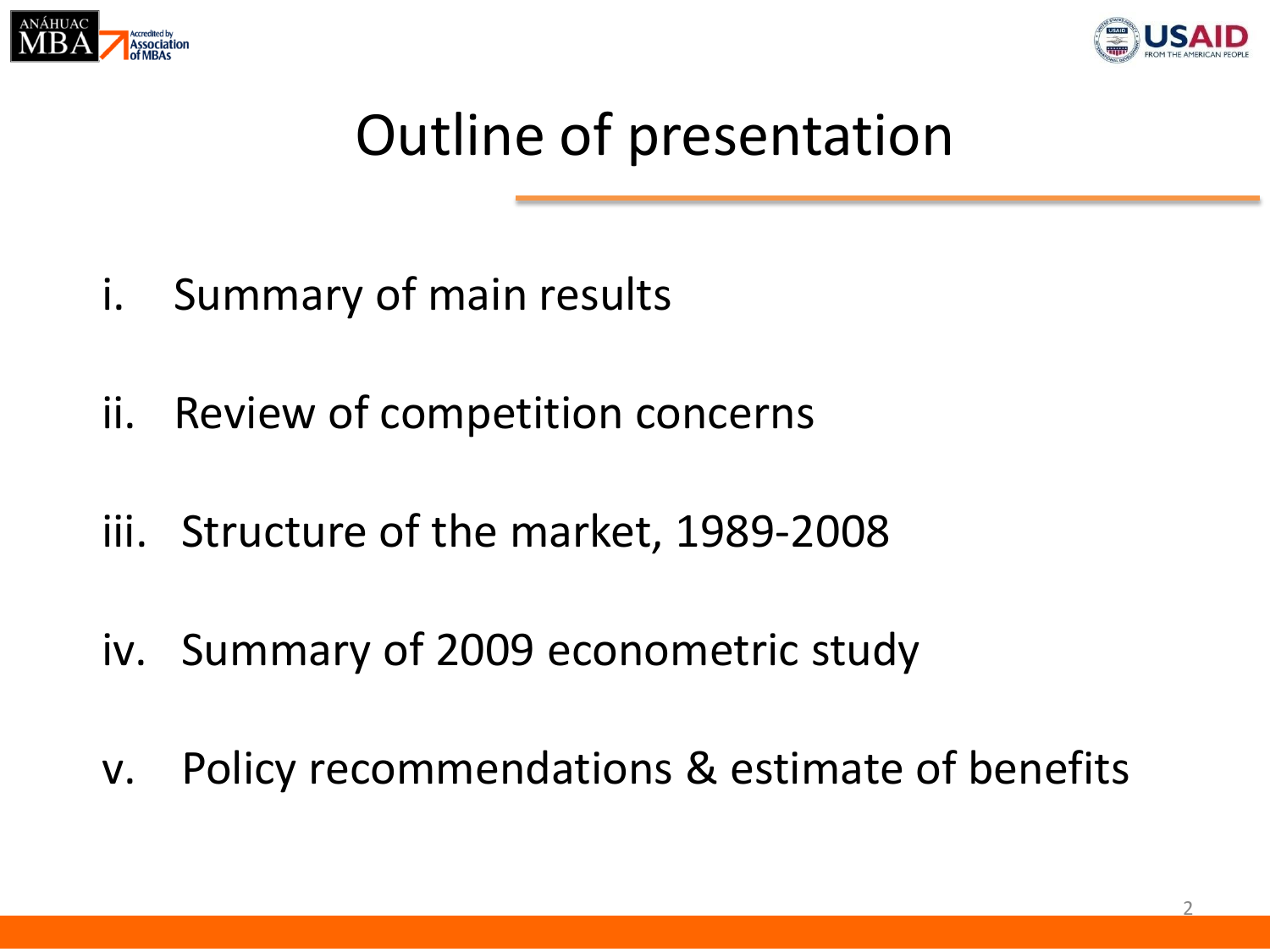



## Summary of main results

1. Strong passenger growth, 1989-2008.

Compound growth rate of 5.40%, economy grew at 3.00%

2. Declining concentration, 1989-2008.

1989 HHI of 4396, 2008 HHI of 1766

3. Emergence of low cost carrier as strong competition.

LCCs captured 1/3 of market within several years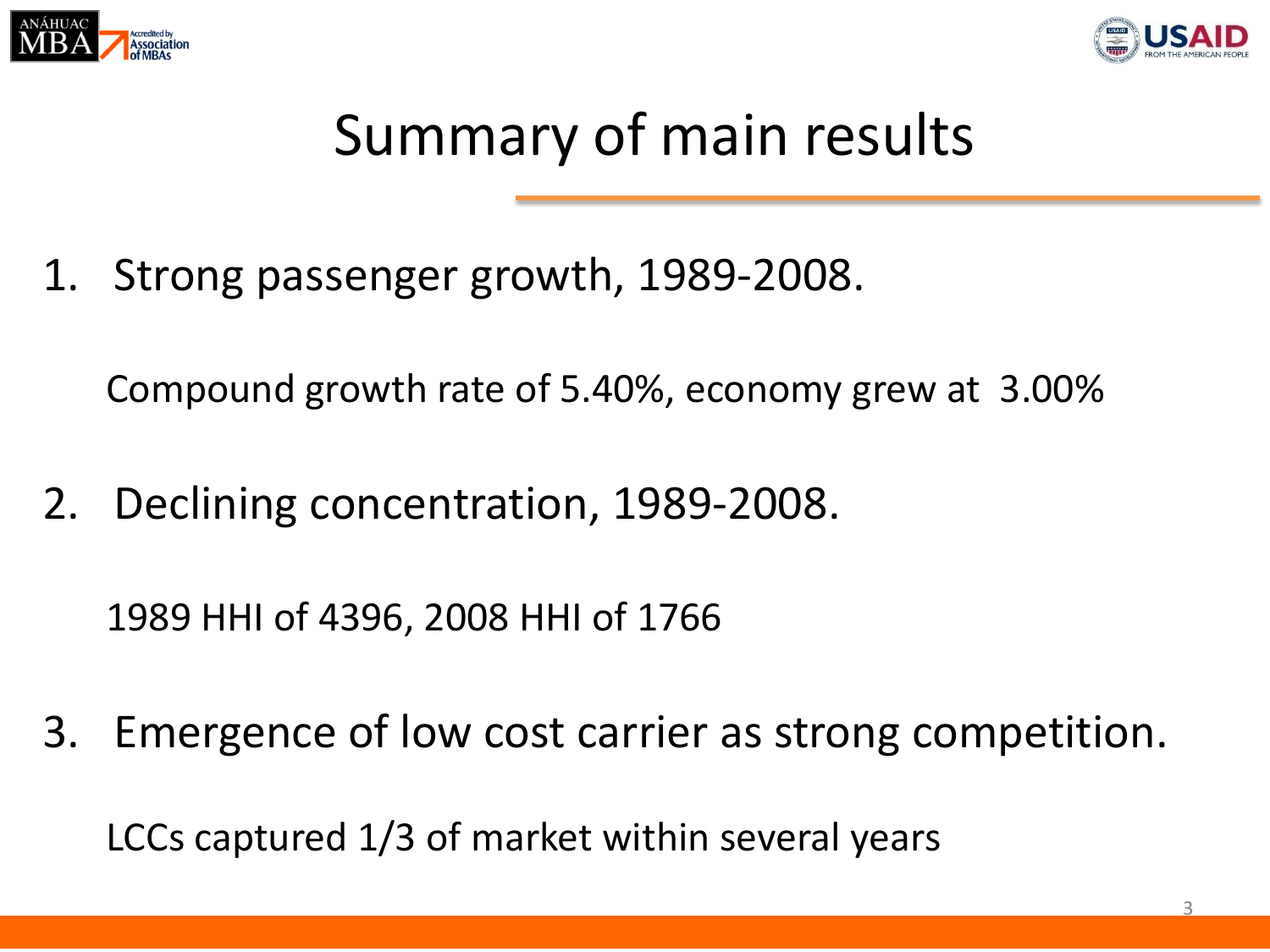



## Summary of econometric analysis

- 4. Average fares are 30% lower on routes with low cost carriers, robust result.
- 5. Average fares are between 40% and 80% higher at Mexico City Airport (saturated) airport, robust result.
- 6. Average fares are between 11% and 23% lower when incumbents compete, statistical significance varies.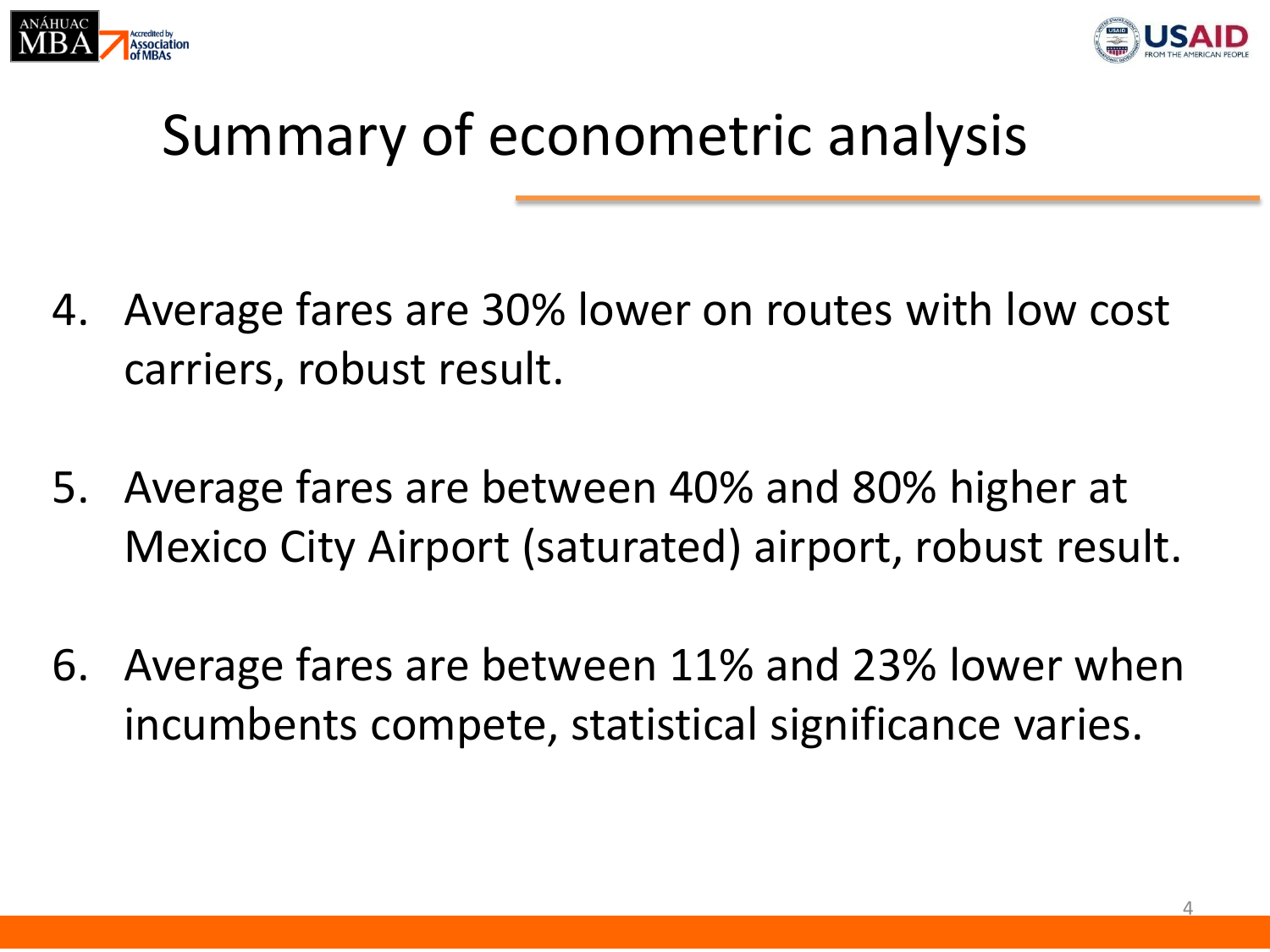



#### Competition concerns

COFECO has examined competition conditions in airlines on several occasions, barriers identified:

- 1. No cabotage service and 25% foreign ownership restriction.
- 2. Barriers to airport facilities, esp. in saturated airport.
- 3. SCT discretion in awarding concessions and additional routes.
- 4. Structural barriers (sunk costs, attracting customers to new airline, etc).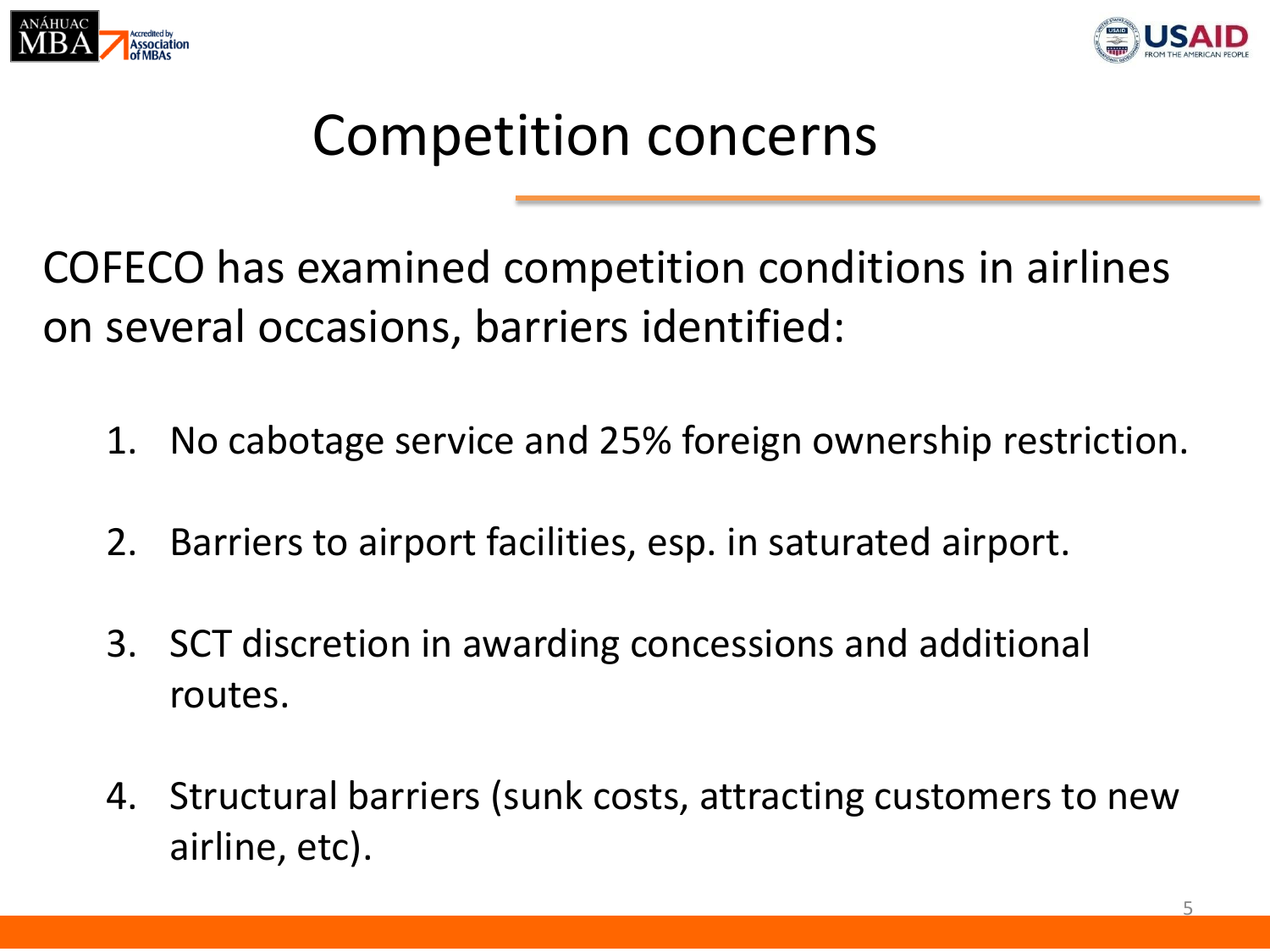







Soure: SCT, *La Aviación Mexicana en Cifras, 1989-2008*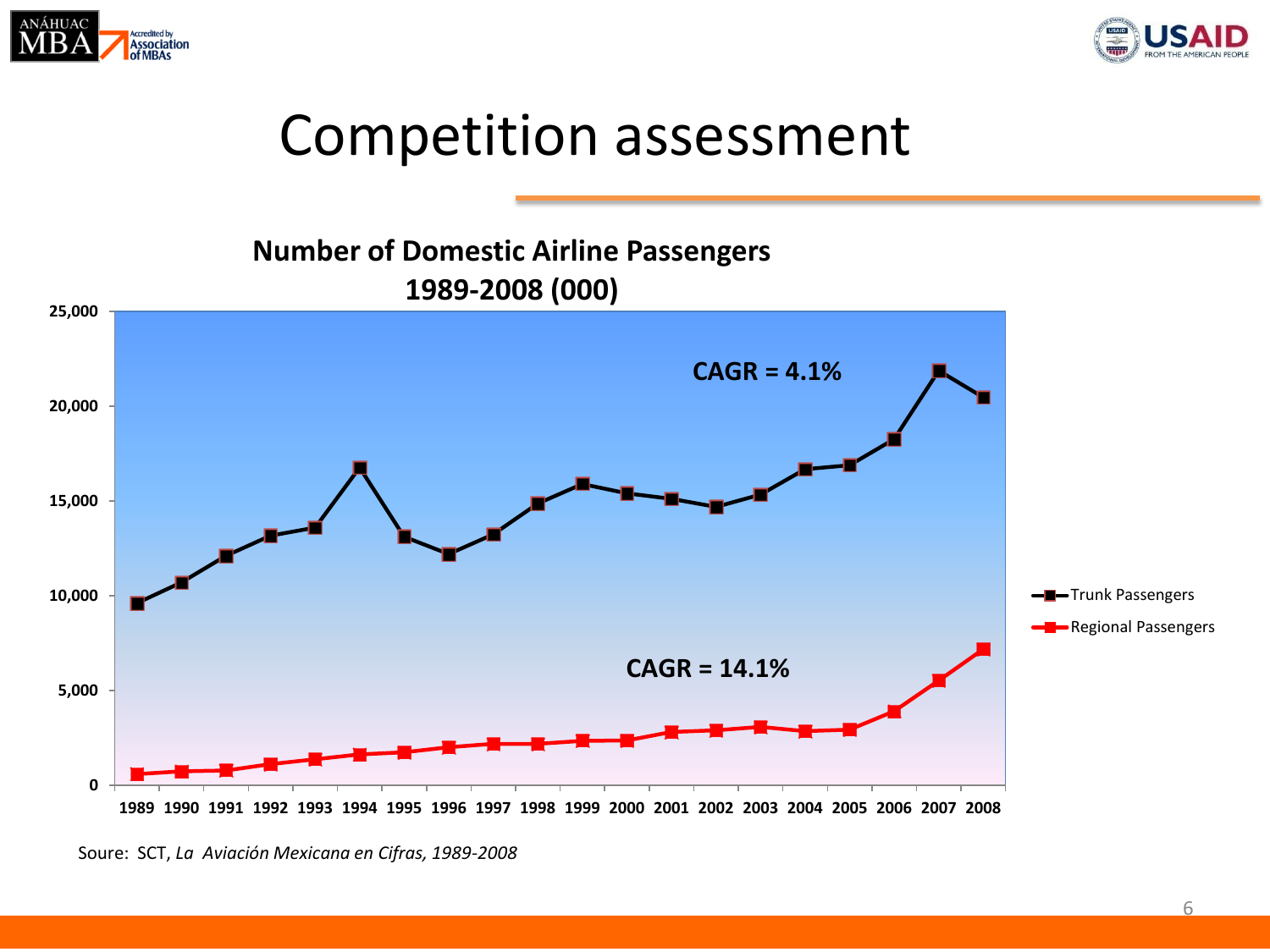



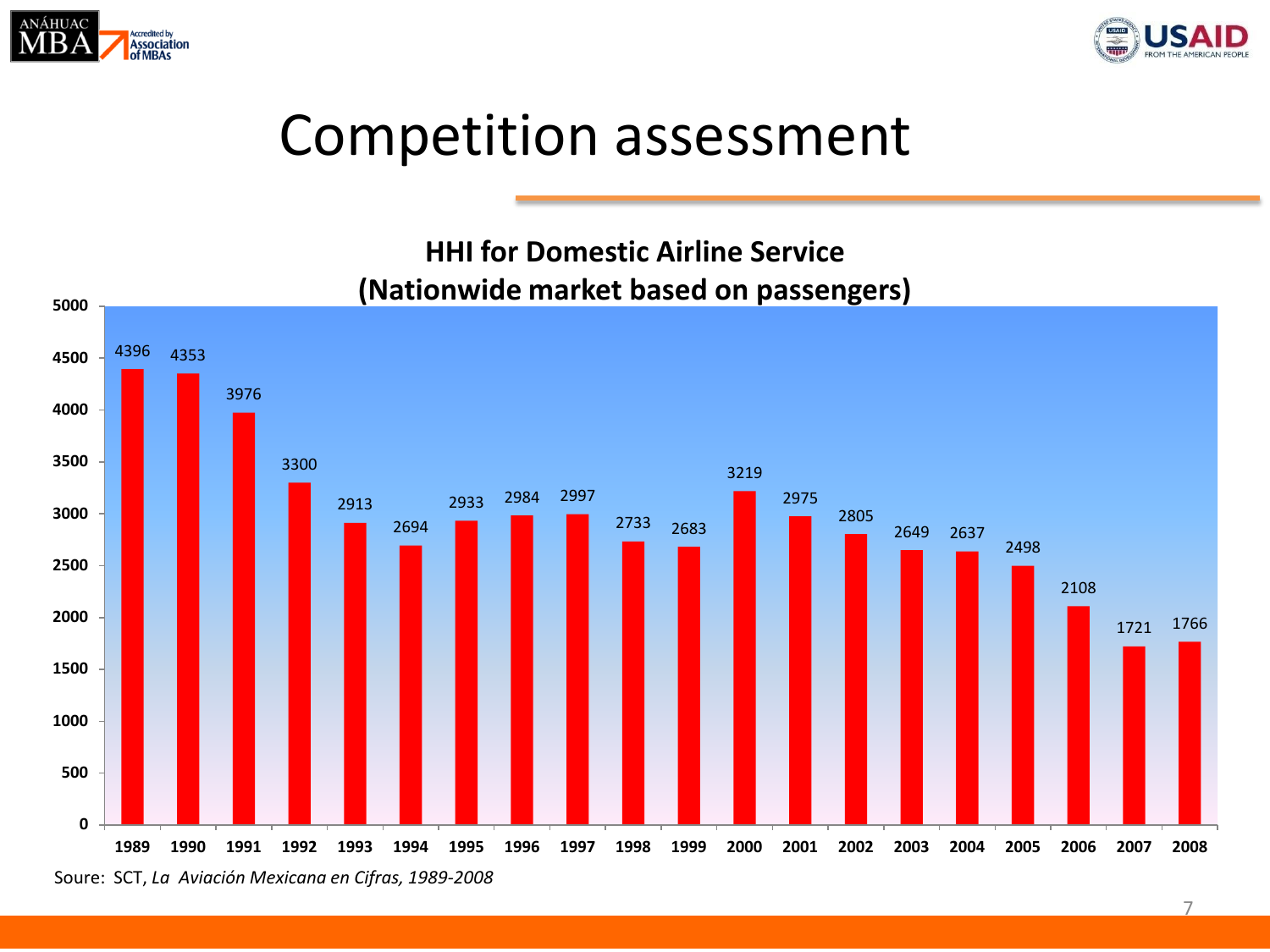



**Domestic share of Aeromexico, Mexicana & other Carriers 1989-2008**



#### Soure: SCT, *La Aviación Mexicana en Cifras, 1989-2008*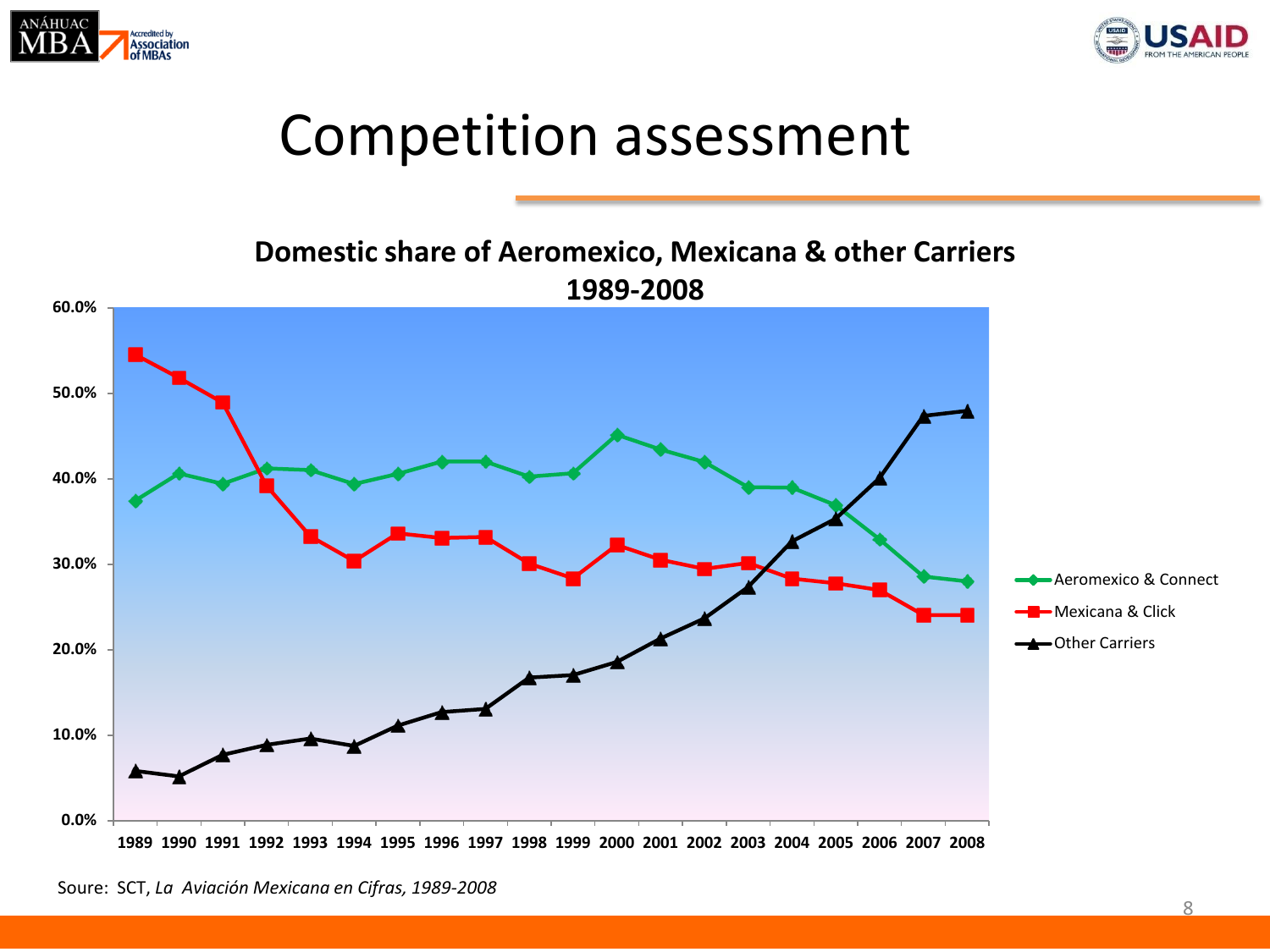





Soure: SCT, *La Aviación Mexicana en Cifras, 1989-2008*  Note: Avolar & Alma ceased operations in 2008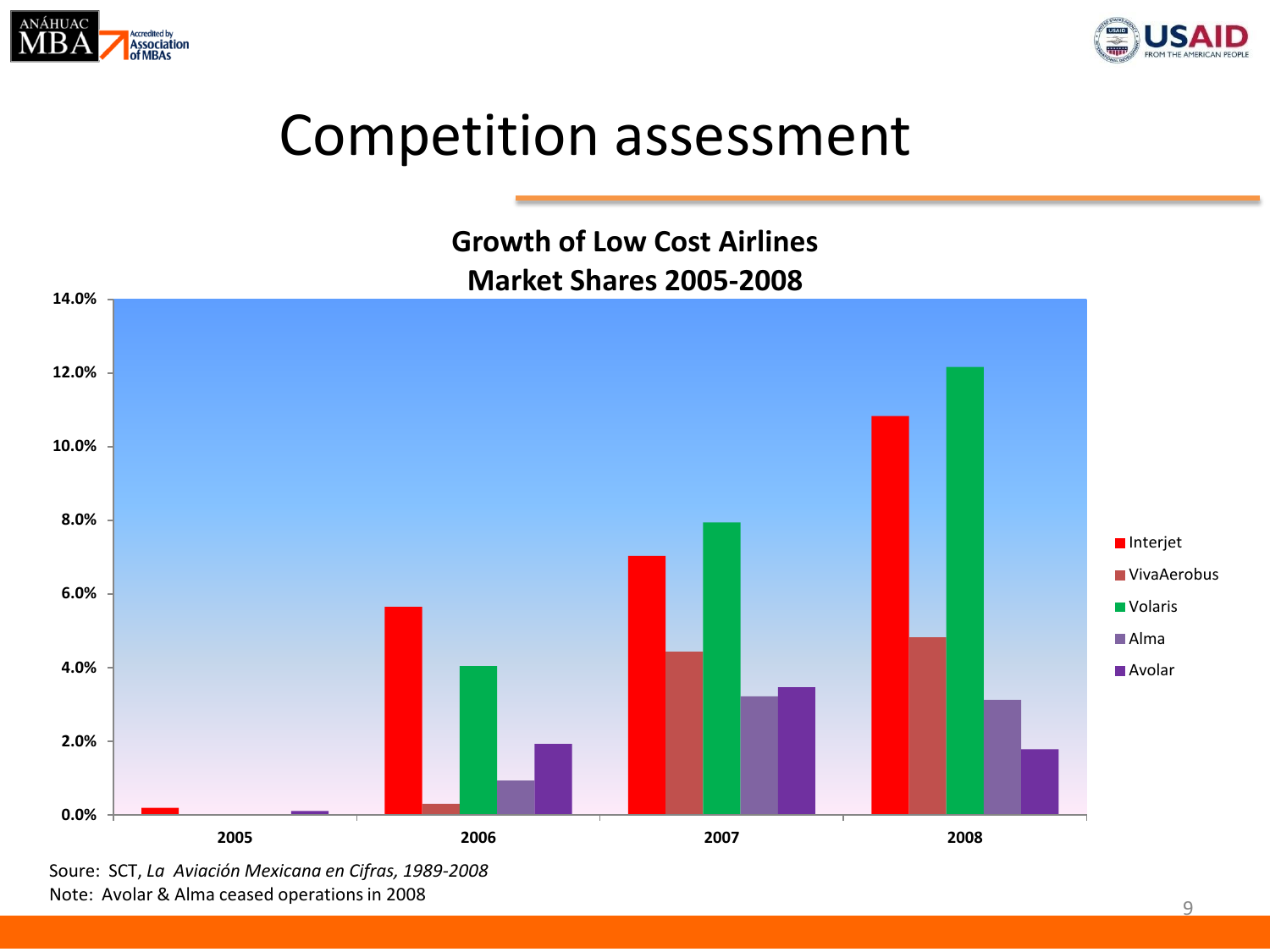



#### Summary

- 1. Strong output growth
- 2. Decreasing concentration
- 3. Strong performance by entrants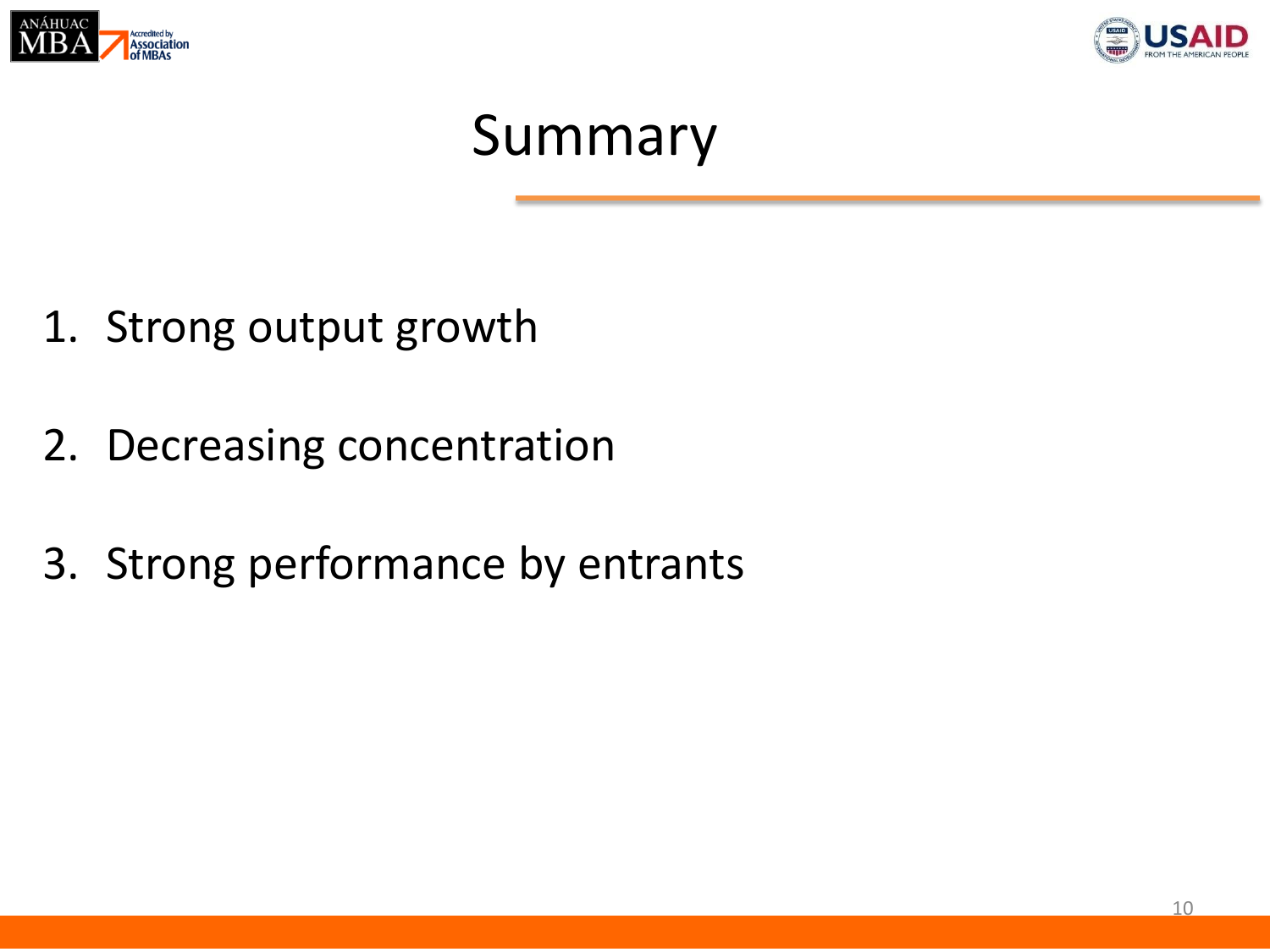



### Data analysis, purpose

Investigate relationship between airline fares and:

- 1. Competition variables (# of airlines, # of low cost carriers, competition between incumbents).
- 2. Policy variables (airport "saturation," airport fees, codesharing agreements).
- 3. Economic variables (economies of density, distance, demand, etc).

Use results to estimate impact of competition policy reforms.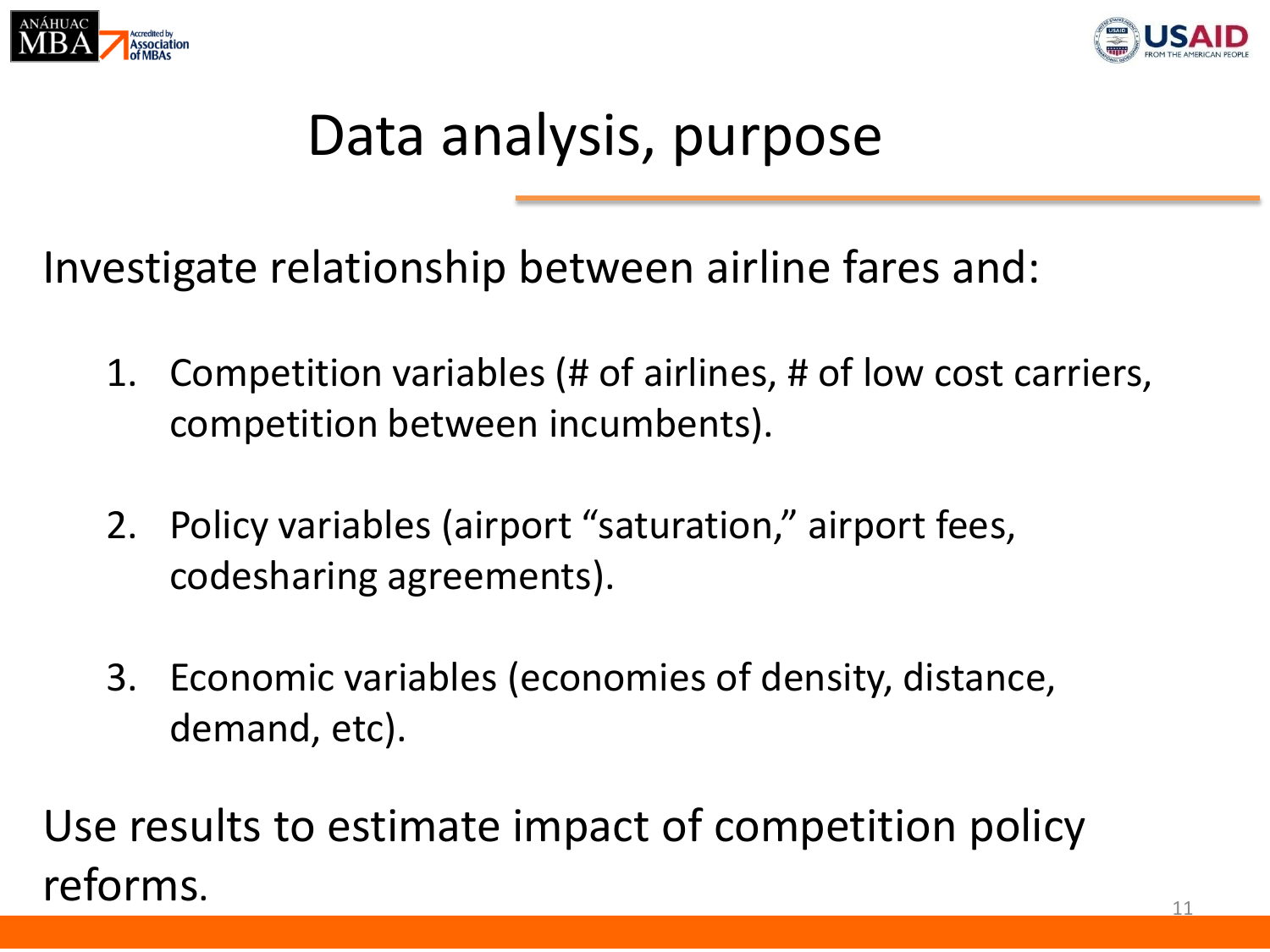



#### Data analysis

Collected data on approximately 500 **domestic** routes, between April-August 2009.

SCT database on: routes (origin-destination cities), 2008 demand and airlines in operation in 2008.

8 airlines: (5 traditional: Aeromexico, Mexicana, Aeromar, Aviacsa, Magnicharter: 3 LCC: Interjet, Vivaaerobus, Volaris). Obtained from SCT.

Lowest-quoted fares collected from airlines' respective websites.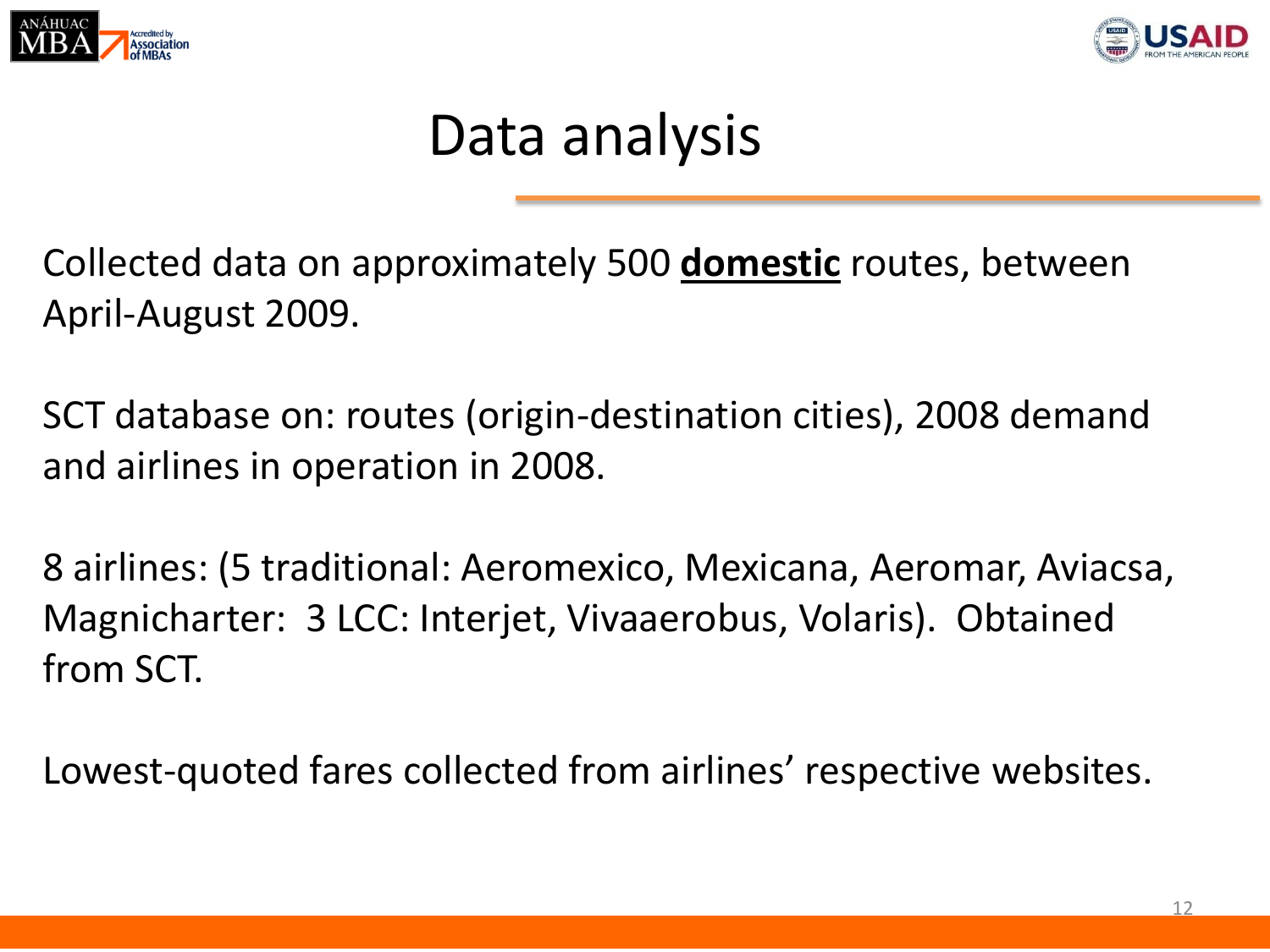



## Average fares by carriers

| <b>Airline</b>                   | Obs | Average        | <b>Mean</b> | Std. Dev. | Min  | <b>Max</b> |
|----------------------------------|-----|----------------|-------------|-----------|------|------------|
|                                  |     | distance/route |             |           |      |            |
| "Traditional"<br><b>Carriers</b> |     |                |             |           |      |            |
| Aeromexico                       | 354 | 964            | 2.88        | 1.90      | 0.75 | 15.41      |
| Mexicana                         | 347 | 866            | 2.98        | 1.37      | 0.95 | 15.24      |
| Aeromar                          | 97  | 677            | 5.15        | 3.09      | 1.25 | 14.36      |
| Aviacsar                         | 10  | 869            | 2.90        | 1.37      | 0.95 | 5.20       |
| Magnicharter                     | 13  | 803            | 2.45        | 0.97      | 1.46 | 4.40       |
| Average                          | 465 |                | 3.05        |           |      |            |
| "Low<br><b>Cost</b> "Carriers    |     |                |             |           |      |            |
| Interjet                         | 145 | 977            | 2.01        | 0.91      | 0.90 | 4.70       |
| Vivaaerobus                      | 46  | 934            | 1.32        | 0.45      | 0.71 | 2.72       |
| Volaris                          | 82  | 1496           | 1.39        | 0.44      | 0.70 | 2.99       |
| Average                          | 207 |                | $1.78^*$    |           |      |            |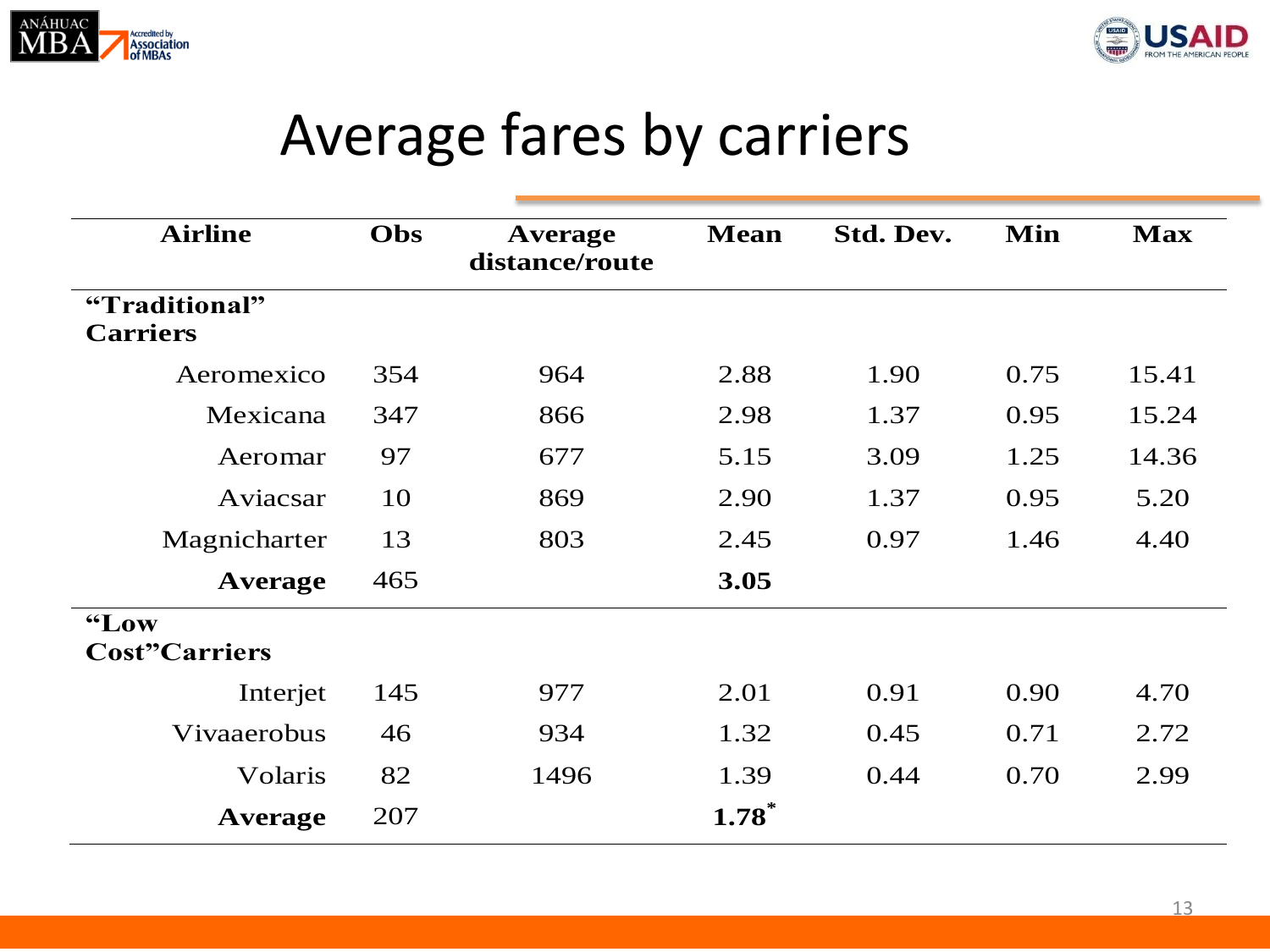



#### Low cost carrier impact

| $\mathbf{G}$ $\mathbf{L}$ $\mathbf{O}$ $\mathbf{W}$ | <b>Obs</b> | <b>Mean</b>         | Std. | Min  | <b>Max</b> |
|-----------------------------------------------------|------------|---------------------|------|------|------------|
| Cost"Carrier                                        |            |                     | Dev. |      |            |
| 0 LCC                                               | 290        | 3.44                | 2.46 | 0.64 | 14.29      |
| 1 LCC                                               | 157        | $2.17*$             | 1.08 | 0.81 | 5.36       |
| 2 LCC                                               | 34         | $1.79*$             | 0.49 | 0.91 | 2.98       |
| 3 LCC                                               | 16         | $1.61$ <sup>*</sup> | 0.48 | 0.95 | 2.60       |
| At least 1<br>$\Gamma$                              | 207        | $2.06*$             | 0.99 | 0.81 | 5.36       |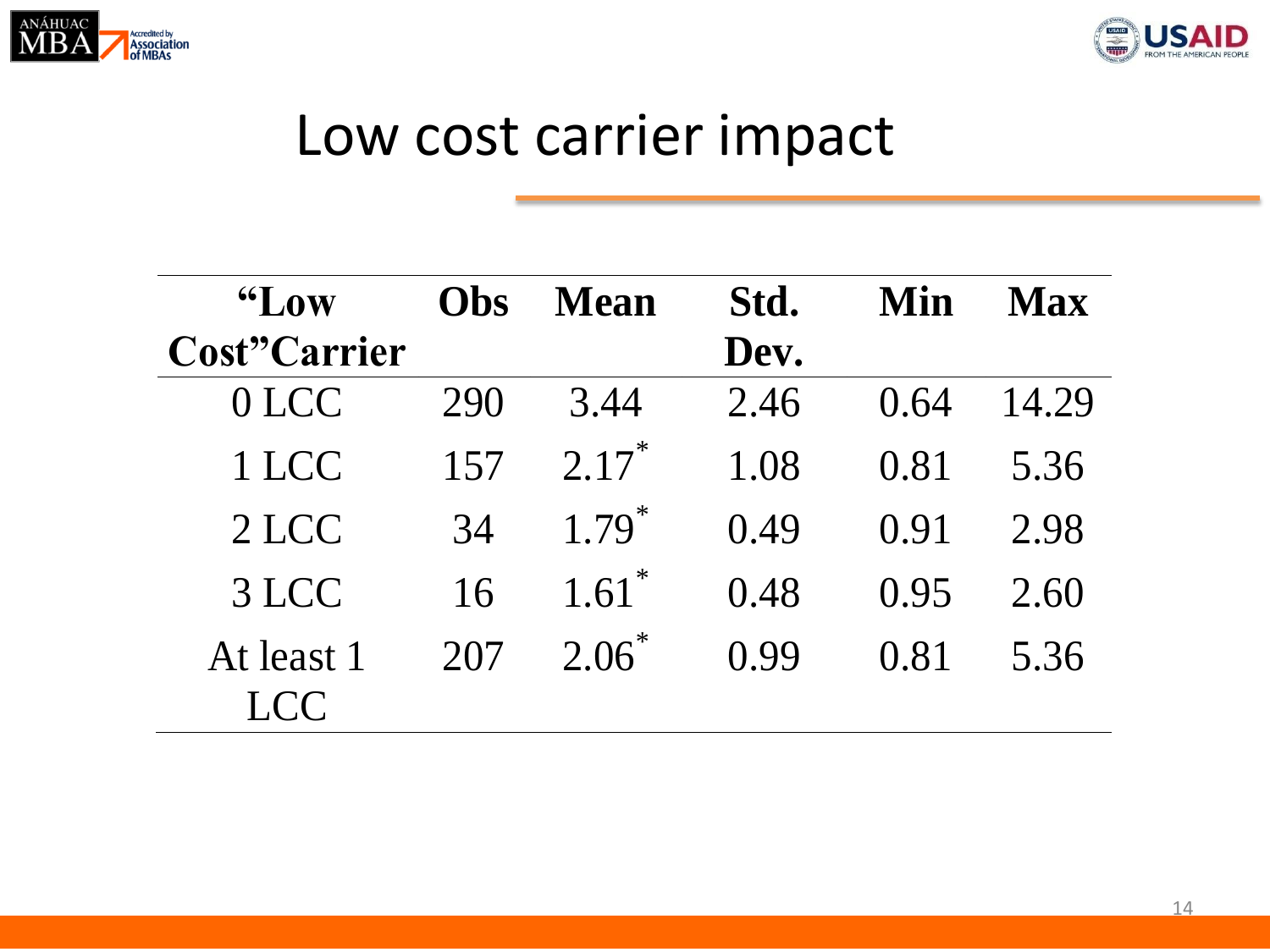



# IASSOCiation<br>Incumbent competition & Mexico City impact

|                                         |     | <b>Obs</b> Mean | Std.<br>Dev. | Min  | <b>Max</b> |
|-----------------------------------------|-----|-----------------|--------------|------|------------|
| Incumbent<br>competition<br>present     | 237 | 2.81            | 1.88         | 0.82 | 12.46      |
| Incumbent<br>competition not<br>present | 260 | 2.92            | 2.27         | 0.64 | 14.29      |
|                                         |     |                 |              |      |            |
| Airport not<br>saturated                | 397 | 2.61            | 1.72         | 0.64 | 12.27      |
| Airport saturated<br>(Mexico City)      | 100 | $3.89*$         | 2.96         | 1.16 | 14.29      |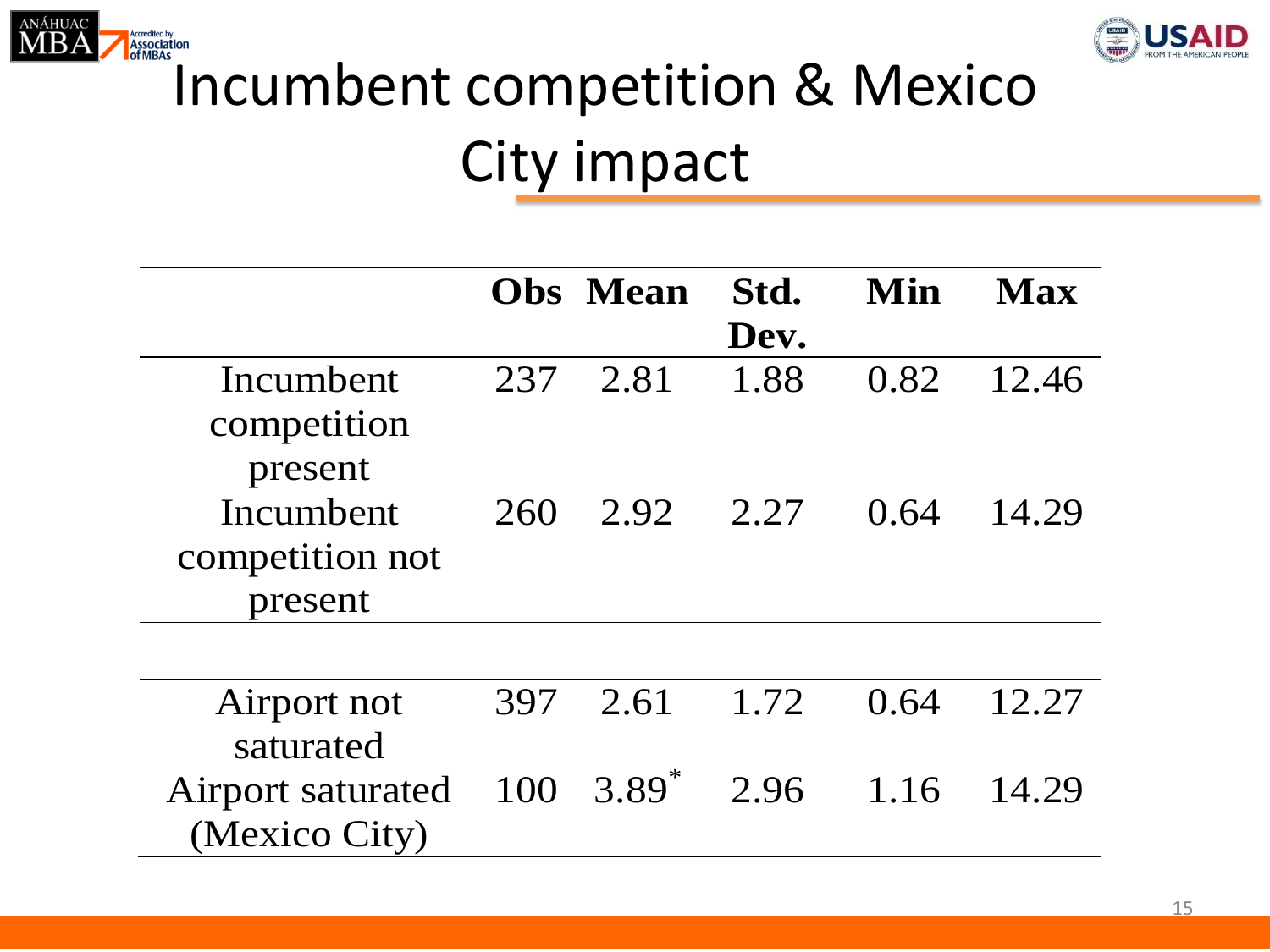



## Summary, differences in means

- 1. Average prices 40% lower on routes with at least one LCC.
- 2. Average prices 33% lower on routes not involving the Mexico City airport.
- 3. Average prices 4% lower when incumbents compete.
- 4. Need econometric model to examine how robust are the results and control for factors affecting fares.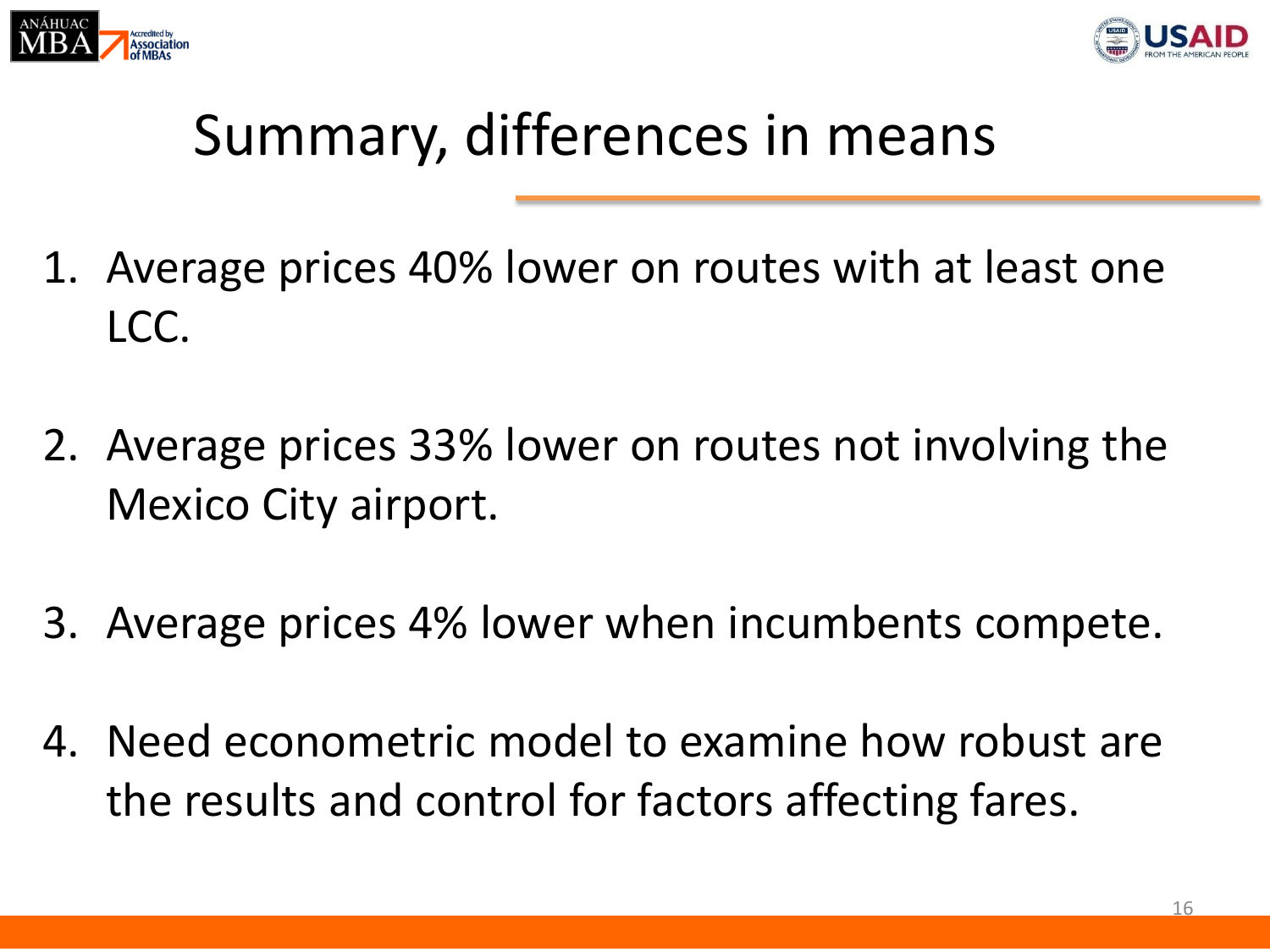



$$
(1) \qquad Y_i = X\beta + \varepsilon_i
$$

Y is average airline **price/km** per route.

**X** is N x k matrix of sample values of the independent variables and β are the k parameters to be estimated.

Main policy variables are: LCC, airportsat (Mexico City) and incumbentcomp, all dichotomous variables.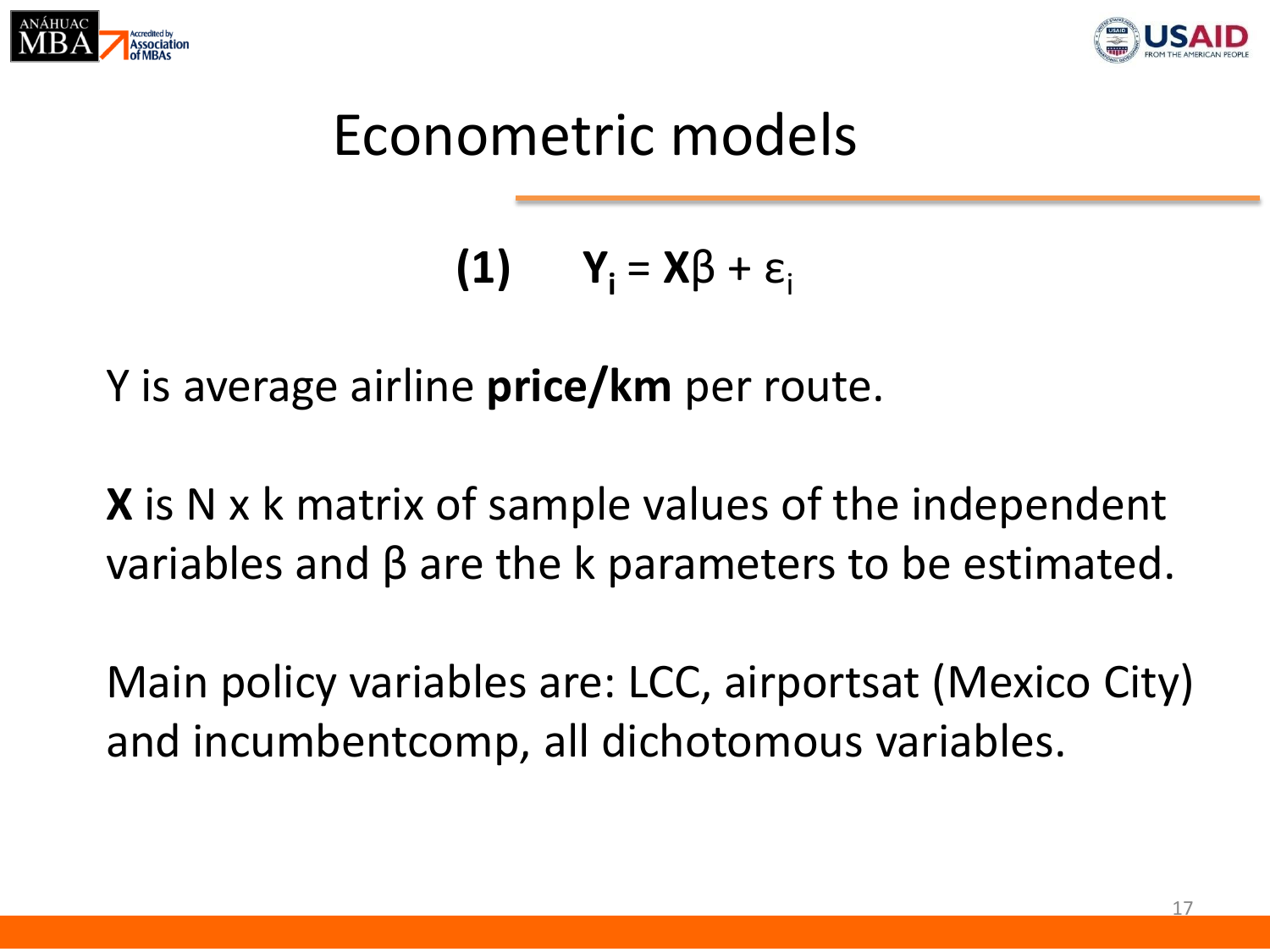



Additional X variables included: distance, prior year's demand, leisure/non-leisure, income of origin & destination city.

Airportcost is added as a control: cost by airport of takeoff/landing fees, platform, security costs, etc.

Thus the airportsat (Mexico City) variable measures the impact of high entry barriers and lack of potential competition.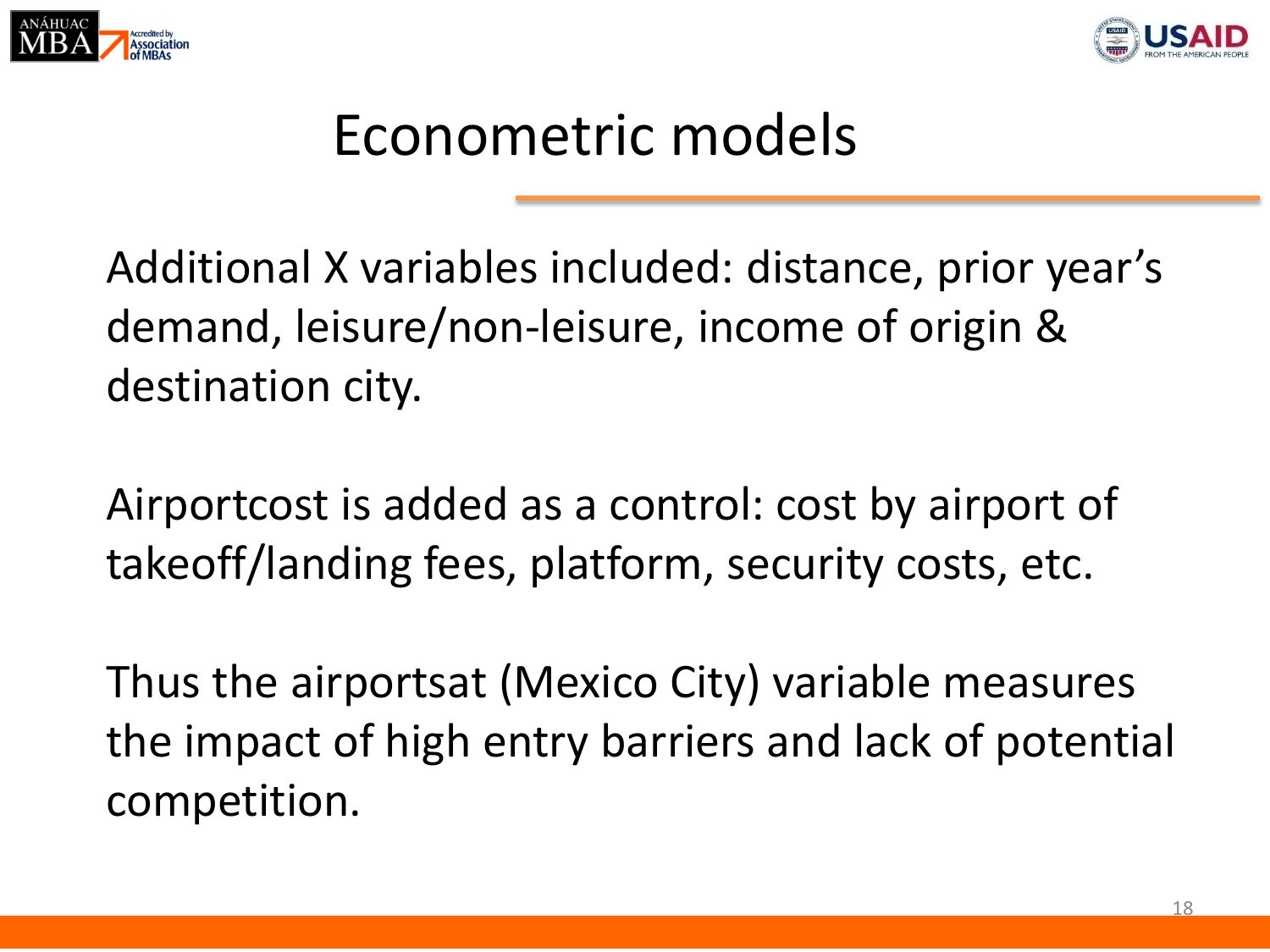



$$
(1) \qquad Y_i = X\beta + \varepsilon_i
$$

Assumption that  $E[\epsilon_{i} | X] = 0$ , thus use ordinary least square to estimate parameters in (1).

Assumption is relaxed to account for the fact that LCC, number of comp. & demand may be endogenous.

That is, under assumption that  $E[\epsilon_i|\mathbf{X}] \neq 0$ , we use instrumental variables (IV) to estimate parameters in (1) and compare with the OLS estimates.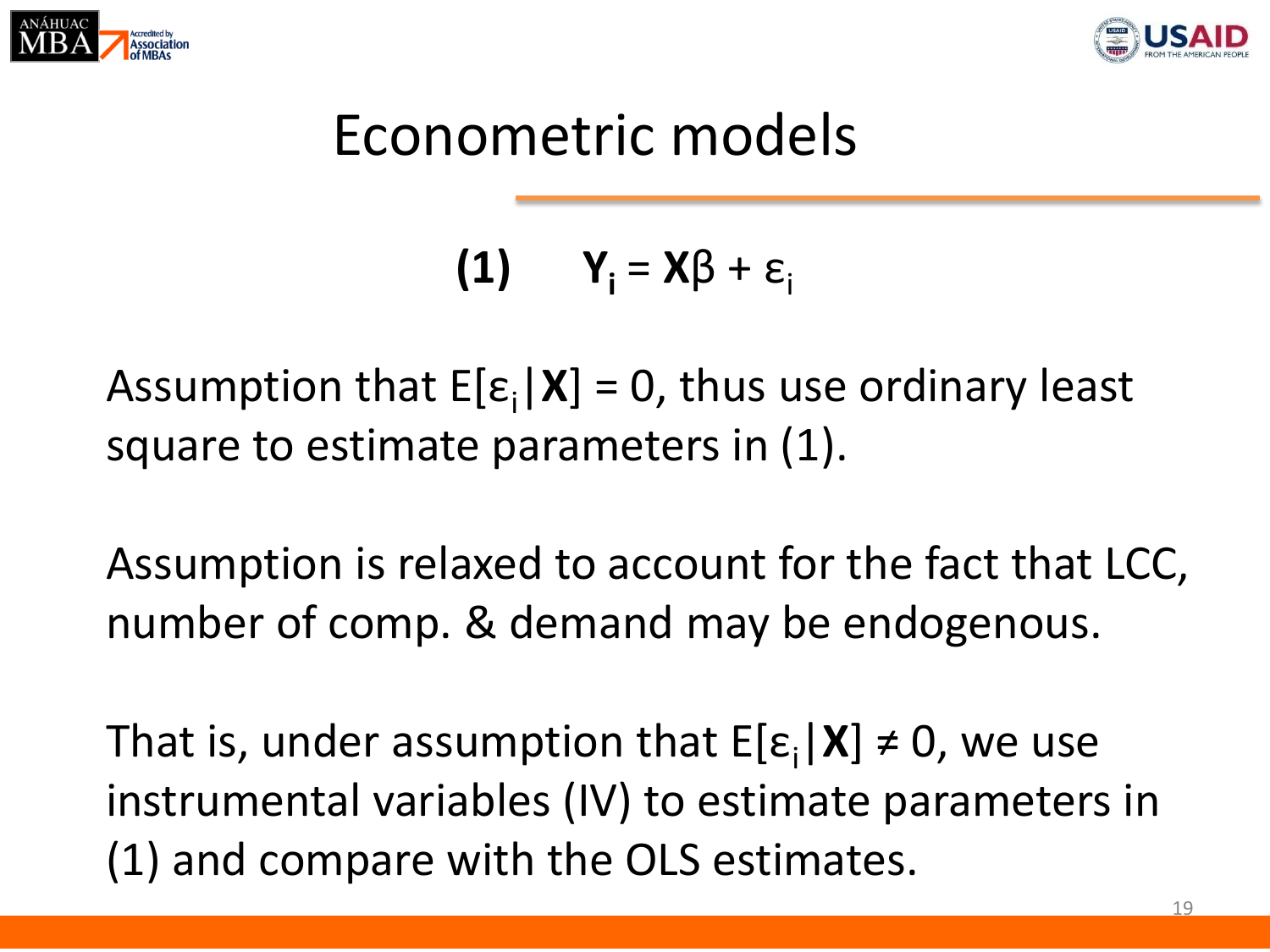



## Percentage impact, OLS estimates

|                                      |           |                      | Model 1 Model 2 Model 3 Model 4 |                    |
|--------------------------------------|-----------|----------------------|---------------------------------|--------------------|
| Airportsat                           | .463      | $.461$ ***           | $.359$ ***                      | ***<br>$.390^{**}$ |
| (Mexico City)                        |           |                      |                                 |                    |
| Lcc                                  |           | $-296^* - 291^{***}$ | $-239$ <sup>***</sup>           | $-.255***$         |
| Incumbent comp $-0.310$ <sup>*</sup> |           | $-210^{***}$         | $-.212$ <sup>**</sup>           | $-159$             |
| Cdshmexmar                           | $.401***$ | $.319***$            | $.491***$                       | $.376***$          |

 $p<.05$ ,  $p<.01$ ,  $p<.001$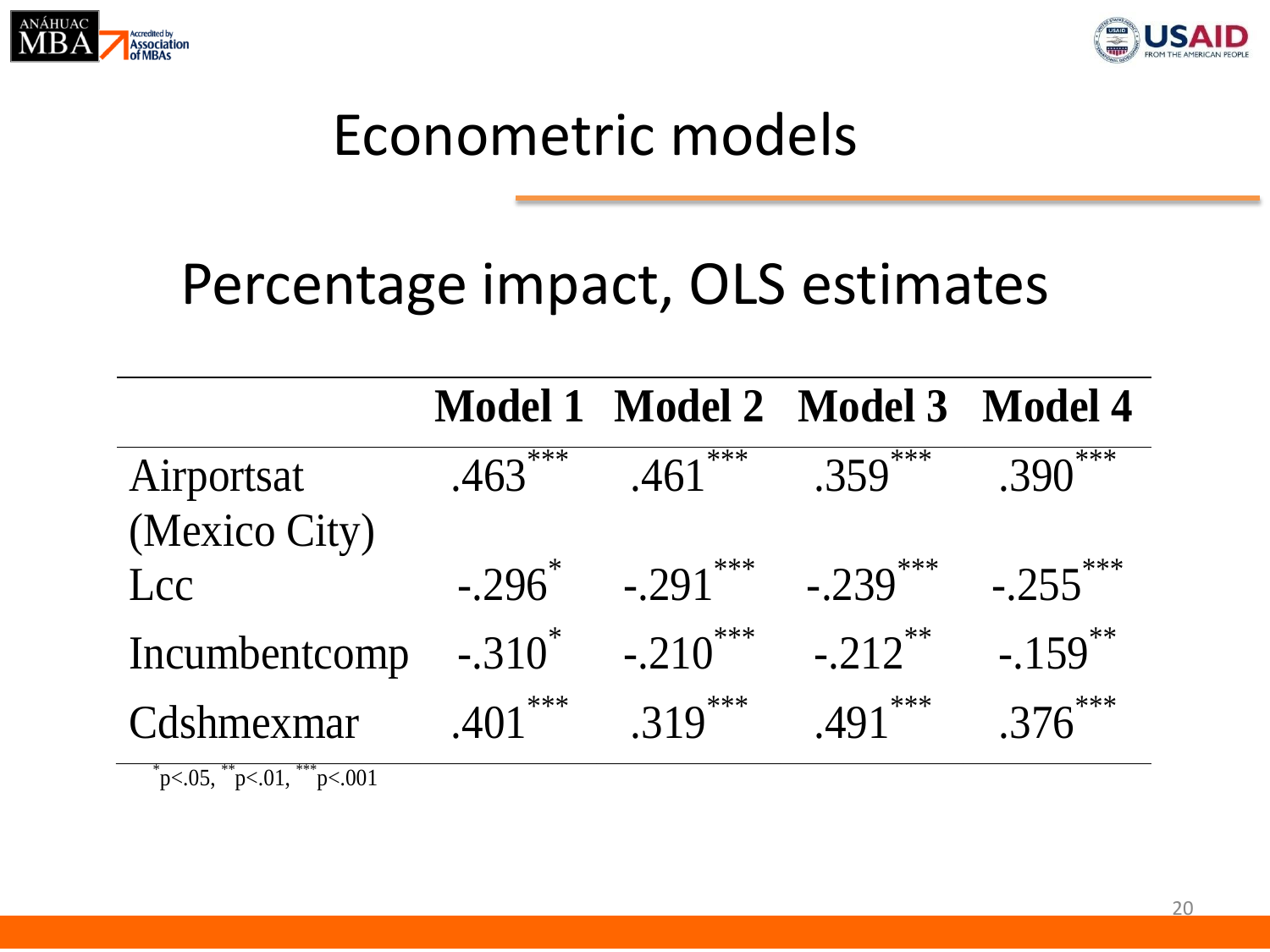



#### Percentage impact, IV estimates

|                                               | <b>Model 5</b><br>IV       | Model 6<br>IV        |
|-----------------------------------------------|----------------------------|----------------------|
| <b>Airportsat (Mexico City)</b>               | ***<br>$.795$ <sup>*</sup> | ***<br>.706          |
| Lcc                                           | $-.309$ <sup>*</sup>       | $-.349**$            |
| Incumbentcomp                                 | $-.113$                    | $-.229$ <sup>*</sup> |
| Cdshmexmar                                    | $.365***$                  | $.306***$            |
| $***$<br>$\sim$ $\blacktriangleleft$<br>C C 4 |                            |                      |

\* p<.05, \*\*p<.01, \*\*\*p<.001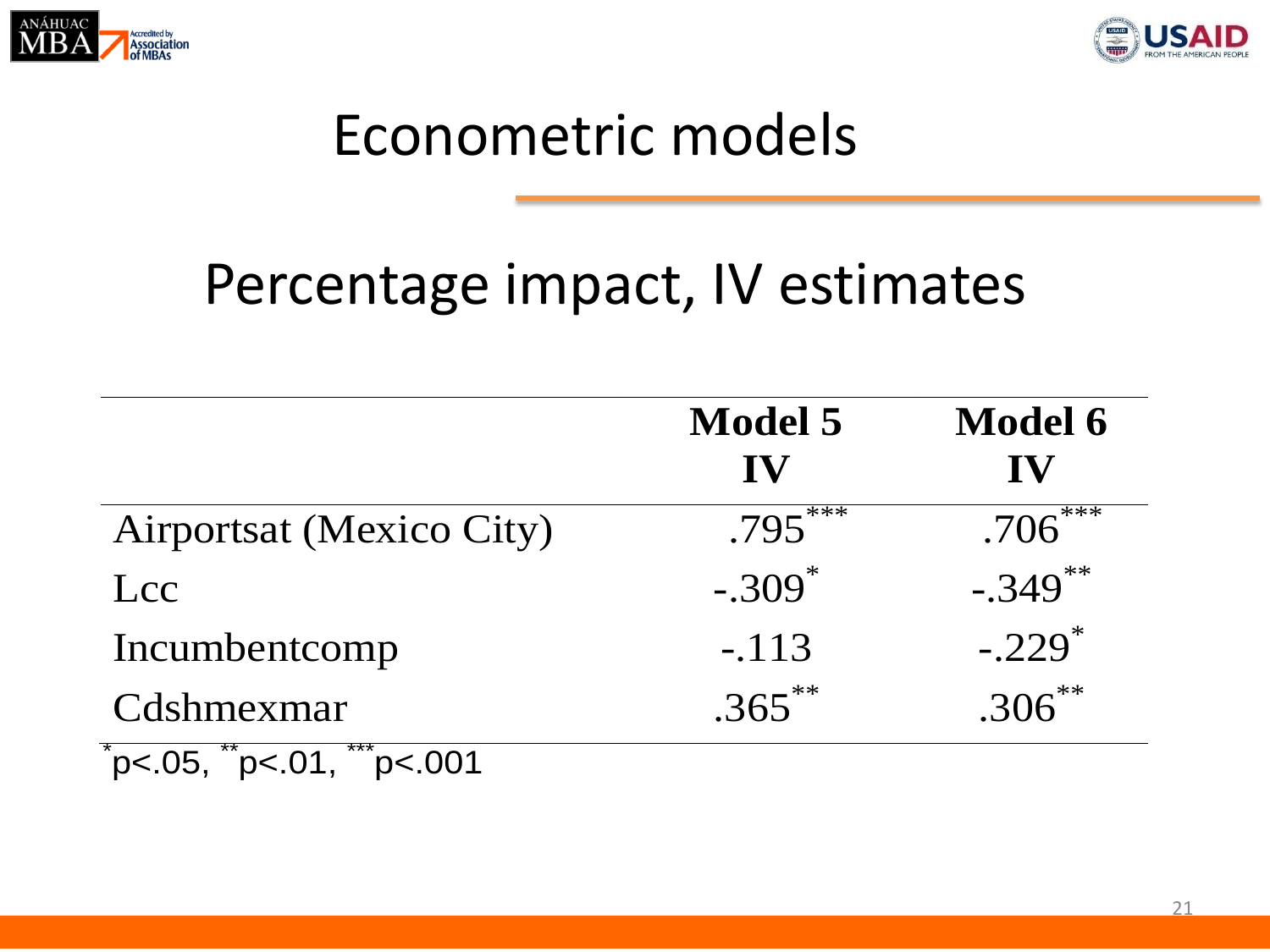



### Policy implications (airlines)

Importance of addressing the conditions at the Mexico City airport. Alleviate saturation conditions so that barriers to entering and expanding are lowered.

Increases threat of entry and potential competition.

Consumer benefits can be high: 39 billion pesos/year

Average prices  $$3,043$  pesos, model  $\approx 60\%$  price reductions; 15.7 million passengers through Mexico City, 2008; Linear demand curve  $Q(p) = a - bP$  and price elasticity of -1.2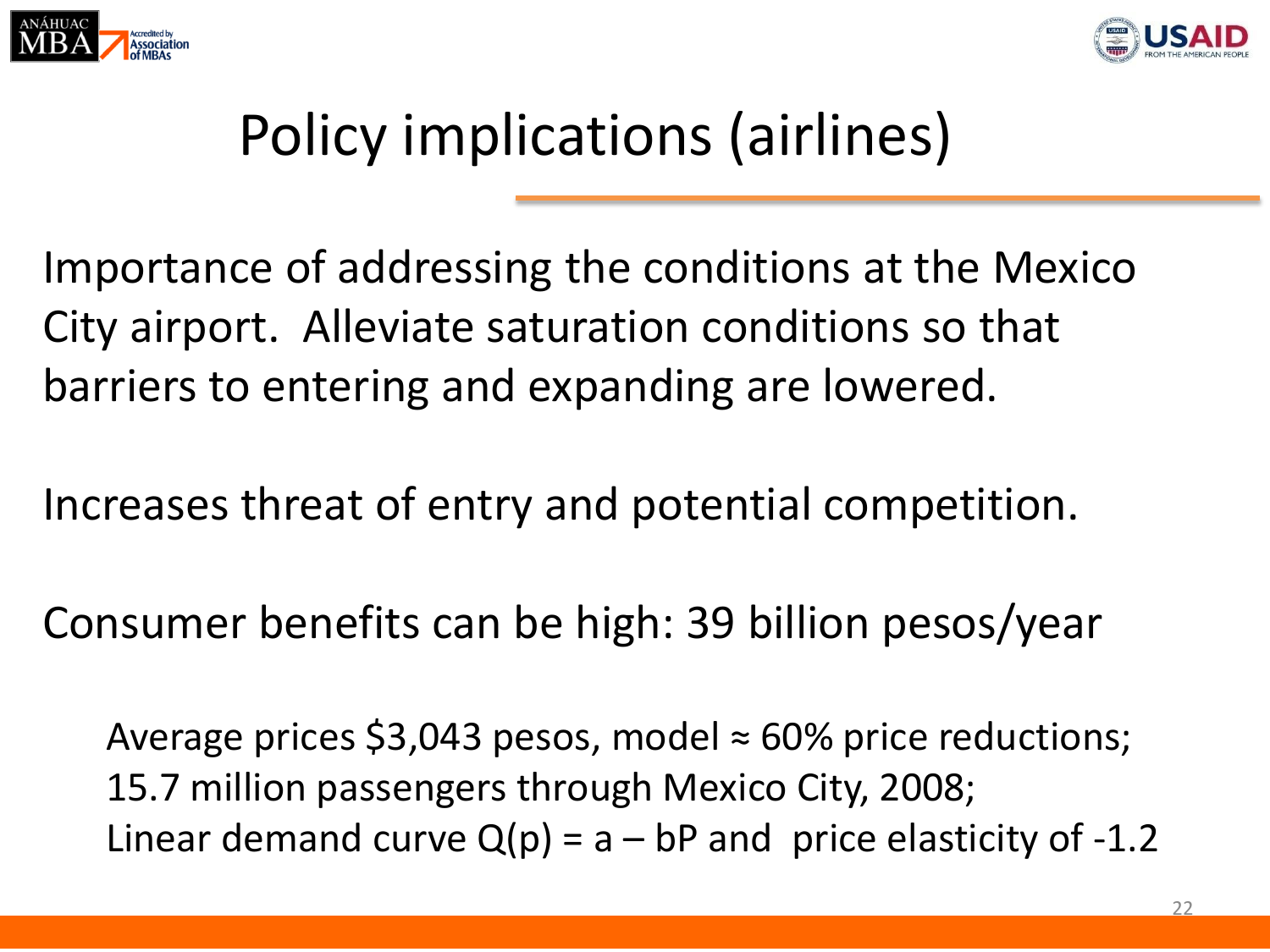



### Policy implications (airports)

Remove regulatory obstacles to new carriers entering the market and carriers expanding on routes.

Guarantee that any safe airline can enter and expand.

Consumer benefits can be: 3.9 billion pesos/year

Average prices  $$3,151$  pesos, model  $\approx 30\%$  price reductions; 7 million passengers on routes with 0 LCC, assume this lowered to 3.5 million;

Linear demand curve  $Q(p) = a - bP$  and price elasticity of -1.2